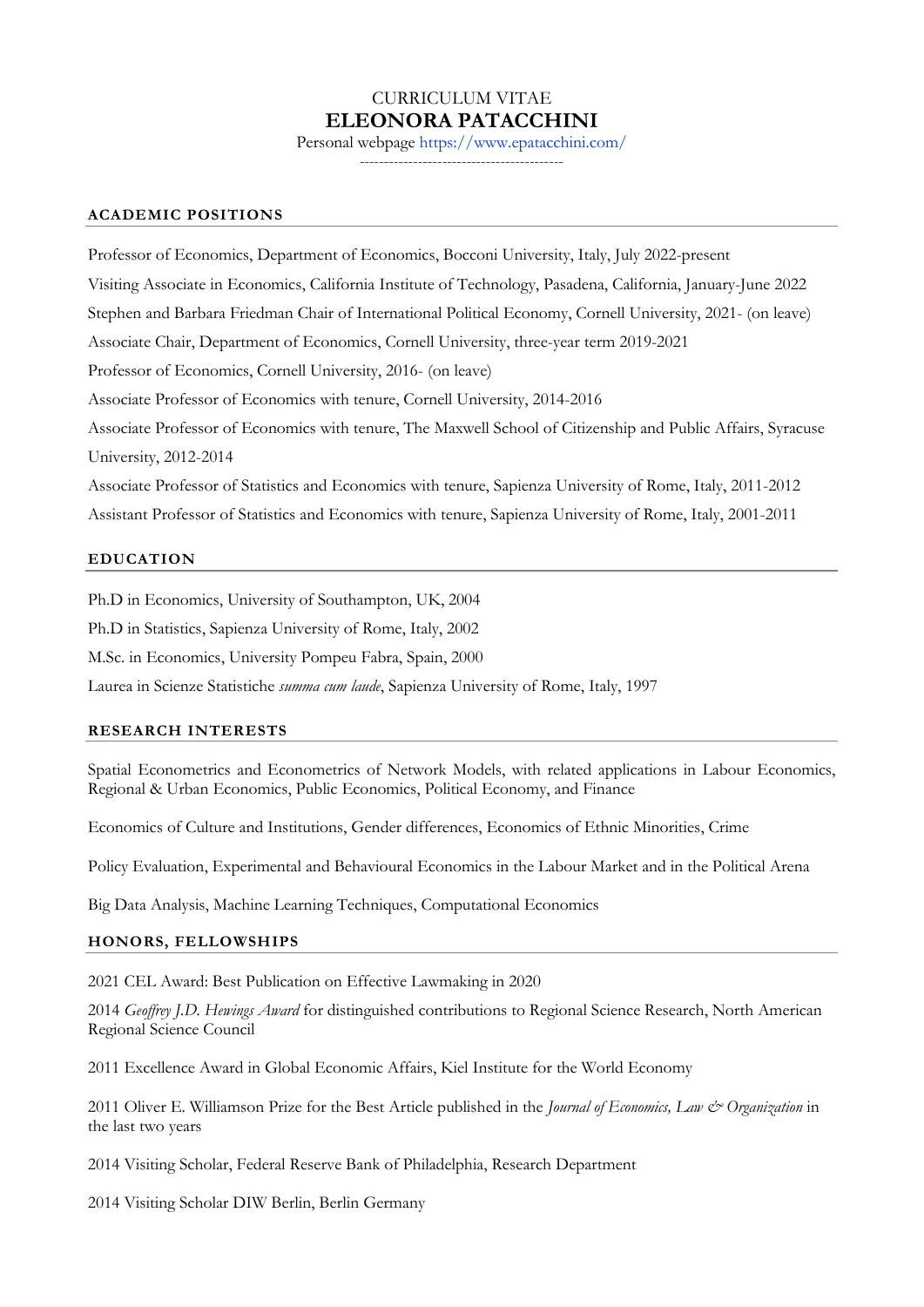2011-2012 Fernand Braudel Senior Fellowship, European University Institute, Florence

2011 Visiting Scholar, IZA, Bonn, Germany

## **EDITORIAL ACTIVITY**

Editor: Journal of Economic Geography Co-Editor: Regional Science & Urban Economics Editorial Panel of Experts: Economic Policy Editorial Board: Journal of Urban Economics

## **OTHER AFFILIATIONS**

- Research Affiliate at EIEF, Einaudi Institute for Economics and Finance
- Research Fellow at the Kiel Institute for the World Economy
- Research Fellow at CEPR, Centre for Economic Policy Research, Public Policy programme
- Research Fellow at CEPR, International Trade and Regional Economics programme
- Research Fellow at CEPR, Centre for Economic Policy Research, Political Economy programme
- Research Fellow at IZA, Institute for the Study of Labor

## **SELECTED PAPERS PUBLISHED IN JOURNALS**

Interactions with Powerful Female Colleagues Promote Diversity in Hiring (2022), *Journal of Labor* Economics, *accepted* (with M. Battaglini and J.Harris), profiled by NBER Digest

Endogenous Social Connections with Unobserved Networks (2021), Review of Economic Studies, *forthcoming* (with M. Battaglini and E. Rainone)

Abstentions and Social Networks in Congress (2021), Journal of Politics, *accepted (*with M. Battaglini and V. Leone Sciabolazza)

Who is the Key Player? A Network Analysis of Juvenile Delinquency (2021), Journal of Business & Economic Statistics, 39, 3, 849-857 (with L. F. Lee, X. Liu and Y. Zenou), profiled by The Economist: Social Networks, Centrality Planning

Treatment Effects with Heterogeneous Externalities (2020), Journal of Business & Economic Statistics, 38, 4, 826-838 (with T. Arduini and E. Rainone)

Effectiveness of Connected Legislators (2020), American Journal of Political Science, 64, 4, 739-756 **Lead Article** (with M. Battaglini and V. Leone Sciabolazza), *best article on Effective Lawmaking in 2020*, awarded by the Center for Effective Lawmaking directed by Craig Volden and Alan E. Wiseman

Multidimensional Diffusion Processes in Dynamic Online Networks (2020), Plos One, 15(2): e0228421 (with D.Easley and C.Rojas)

Mothers, Peers and Gender-Role Identity (2018), Journal of the European Economic Association, 00, 0, 1-36 (with C. Olivetti and Y. Zenou), profiled by Bloomberg: Like Mother Like Daughter, at Least in the Labor Market, and by PBS Newshour: Why Some Women Try to Have It All: New Research on Like Mother, Like Daughter

Influencing Connected Legislators (2018), *Journal of Political Economy*, 126, 6, 2277-2322 (with M. Battaglini)

Social Networks and Parental Behavior in the Intergenerational Transmission of Religion (2016), *Quantitative* **Economics**, 7, 3, 969-995 (with Yves Zenou)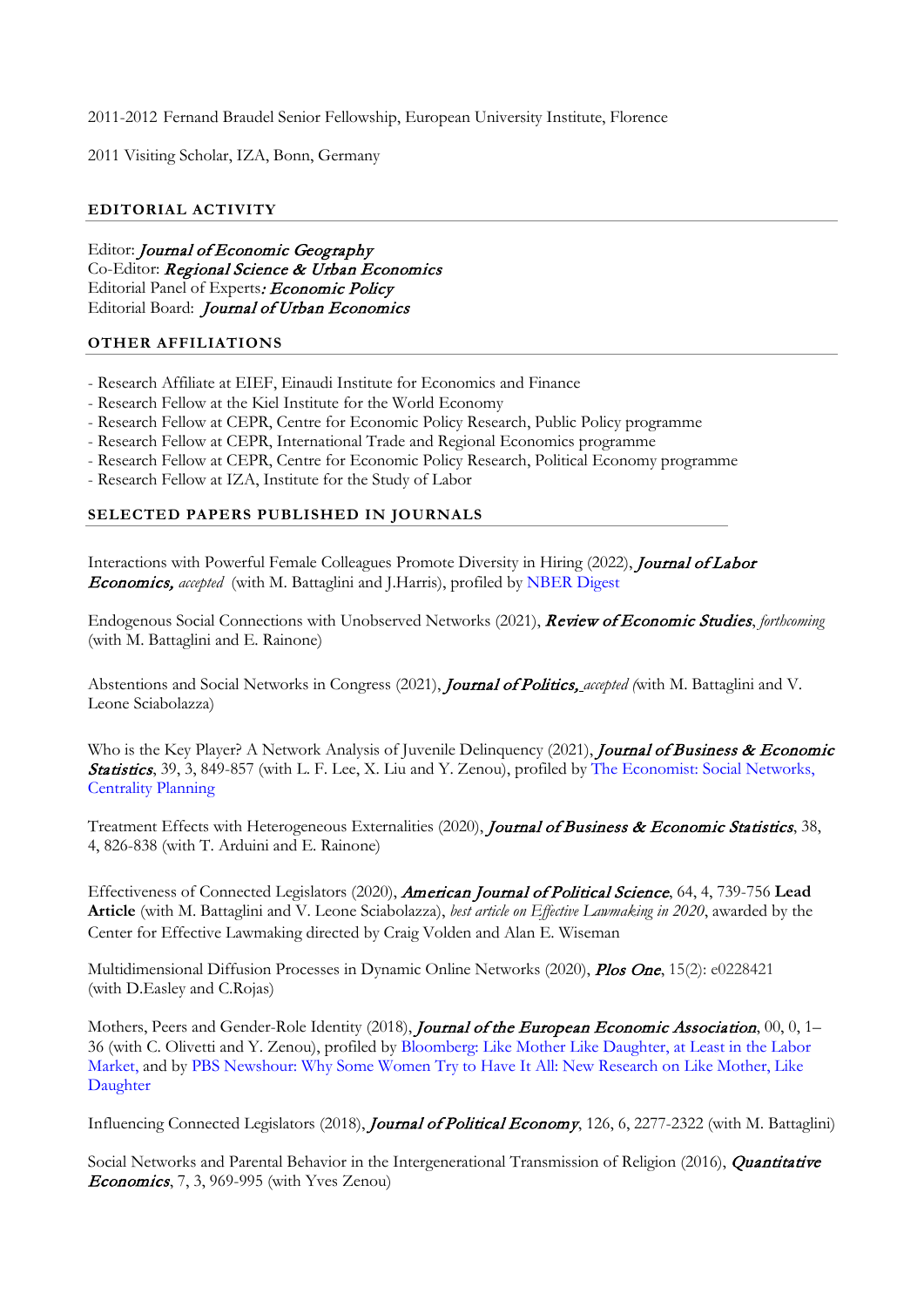Endogenous Network Production Functions with Selectivity (2016), Journal of Econometrics, 190, 2, 222-232 (with William Horrace and Xiaodong Liu)

Trading Networks and Liquidity Provision (2014), Journal of Financial Economics, 113, 2, 235-251 (with Ethan Cohen-Cole and Andrei Kirilenko)

Juvenile Delinquency and Conformism (2012), *Journal of Law, Economics & Organization*, 28, 1, 1-31 (with Y. Zenou)

Peer Effects and Social Networks in Education (2009), *Review of Economic Studies*, 76, 4, 1239-1267 (with A. Calvò-Armengol and Y. Zenou)

# **ENTIRE LIST OF PAPERS PUBLISHED IN JOURNALS**

Interactions with Powerful Female Colleagues Promote Diversity in Hiring (2022), *Journal of Labor* Economics, *forthcoming* (with M. Battaglini and J.Harris), profiled by NBER Digest

Endogenous Social Connections with Unobserved Networks (2021), Review of Economic Studies, *forthcoming* (with M. Battaglini and E. Rainone)

Parents, Neighbors, and Youth Crime (2021), Review of Economics of the Household, *forthcoming (*with C. Diaz)

Abstentions and Social Networks in Congress (2021), Journal of Politics, *accepted (*with M. Battaglini and V. Leone Sciabolazza)

Leaders in Juvenile Crime (2021), Journal of Economic Behavior & Organization, 192, 638-667 (with C. Diaz, T. Verdier and Y. Zenou)

Who is the Key Player? A Network Analysis of Juvenile Delinquency (2020), *Journal of Business & Economic* Statistics, 39, 3, 849-857 (with L. F. Lee, X. Liu and Y. Zenou), profiled by The Economist: Social Networks, Centrality Planning

Friendship and Female Education: Evidence from a Field Experiment in Bangladeshi Primary Schools (2020), **The Economic Journal,** 130, 627, 740-764 (with Y. Hahn,  $\overline{A}$ . Islam, and Y. Zenou)

Effectiveness of Connected Legislators (2020), American Journal of Political Science, 64, 4, 739-756 **Lead Article** (with M. Battaglini and V. Leone Sciabolazza), *best article on Effective Lawmaking in 2020*, awarded by the Center for Effective Lawmaking directed by Craig Volden and Alan E. Wiseman

Treatment Effects with Heterogeneous Externalities (2020), Journal of Business & Economic Statistics, 38, 4, 826-838 (with T. Arduini and E. Rainone)

Multidimensional Diffusion Processes in Dynamic Online Networks (2020), Plos One, 15(2): e0228421 (with D.Easley and C.Rojas)

The Brother Earnings Penalty (2019), *Labour Economics*, 58, 37-51, (with A. Cools) profiled by The Independent: Women who have a brother are likely to earn less, US study shows

Social Networks in Policy Making (2019), *Annual Review of Economics*, 11, 473-494 (with M. Battaglini)

Weight, Reference Points and the Onset of Eating Disorders (2019), Journal of Health Economics, 65, 170-188 (with T. Arduini and D. Iorio)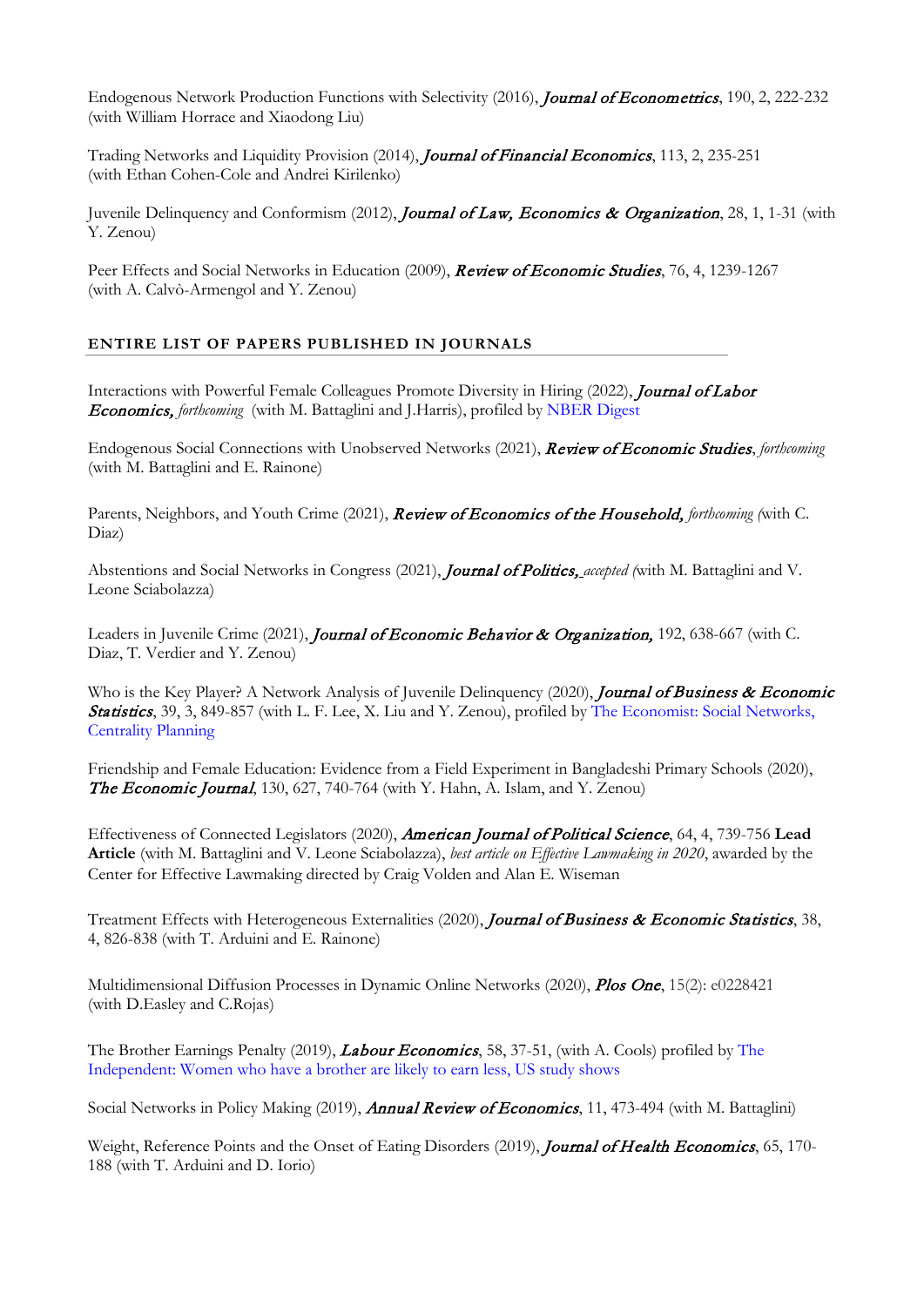Mothers, Peers and Gender-Role Identity (2018), *Journal of the European Economic Association*, 00, 0, 1– 36 (with C. Olivetti and Y. Zenou), profiled by Bloomberg: Like Mother Like Daughter, at Least in the Labor Market, and by PBS Newshour: Why Some Women Try to Have It All: New Research on Like Mother, Like Daughter

Influencing Connected Legislators (2018), Journal of Political Economy, 126, 6, 2277-2322 (with M. Battaglini)

Peer Effects in Bedtime Decisions among Adolescents: A Social Network Model with Sampled Data (2017), The Econometrics Journal, 20, 3, 103-125, (with Xiaodong Liu and Edoardo Rainone)

Social Ties and the Demand for Financial Services (2017), Journal of Financial Service Research, 52, 35-88 (with Edoardo Rainone)

Self-Control and Peer Groups: An Empirical Analysis (2017), Journal of Economic Behavior and Organization, 134, 240-254, (with M. Battaglini and C.Diaz

Heterogeneous Peer Effects in Education (2017), Journal of Economic Behavior and Organization, 134, 190-227 (with E. Rainone and Y. Zenou)

Bend It Like Beckham: Ethnic Identity and Integration (2016), European Economic Review, 90, 146-164 (with A. Bisin, T. Verdier and Y. Zenou)

Social Networks and Parental Behavior in the Intergenerational Transmission of Religion (2016), *Quantitative* **Economics**, 7, 3, 969-995 (with Yves Zenou)

Residential Choices of Young Americans (2016), *Journal of Housing Economics*, 34, 69-81 (with Tiziano Arduini)

Endogenous Network Production Functions with Selectivity (2016), Journal of Econometrics, 190, 2, 222-232 (with William Horrace and Xiaodong Liu)

Racial Identity and Education in Social Networks (2016), Social Networks, 44, 85-94 (with Yves Zenou)

Immigration, Housing Discrimination and Employment (2015), **The Economic Journal**, 125, 586, F82-F114 (with Tito Boeri, Marta De Philippis and Michele Pellizzari)

Static and Dynamic Networks in Interbank Markets (2015), Network Science, 3, 98-123 (with Ethan Cohen-Cole and Yves Zenou)

Migration, Friendship Ties, and Cultural Assimilation (2015), Scandinavian Journal of Economics, 117, 2, 619-649 (with Giovanni Facchini and Max F. Steinhardt)

Unexplored Dimensions of Discrimination in Europe: Homosexuality and Physical Appearance (2015), *Journal* of Population Economics, 28, 4, 1045-1073, (with Giuseppe Ragusa and Yves Zenou)

Peer Effects in the Demand for Housing Quality (2014), Journal of Urban Economics, 83, 6-17 (with Giuseppe Venanzoni)

Female Labor Market Participation in Europe: Novel Evidence on Trends and Shaping Factors (2014), IZA Journal of European Labor Studies, 3, 18, 1-40 (with Angela Cipollone and Giovanna Vallanti)

Trading Networks and Liquidity Provision (2014), Journal of Financial Economics, 113, 2, 235-251 (with Ethan Cohen-Cole and Andrei Kirilenko)

Endogenous Peer Effects: Local Aggregate or Local Average? (2014), *Journal of Economic Behavior and* Organization, 103, 39-59 (with Xiaodong Liu and Yves Zenou)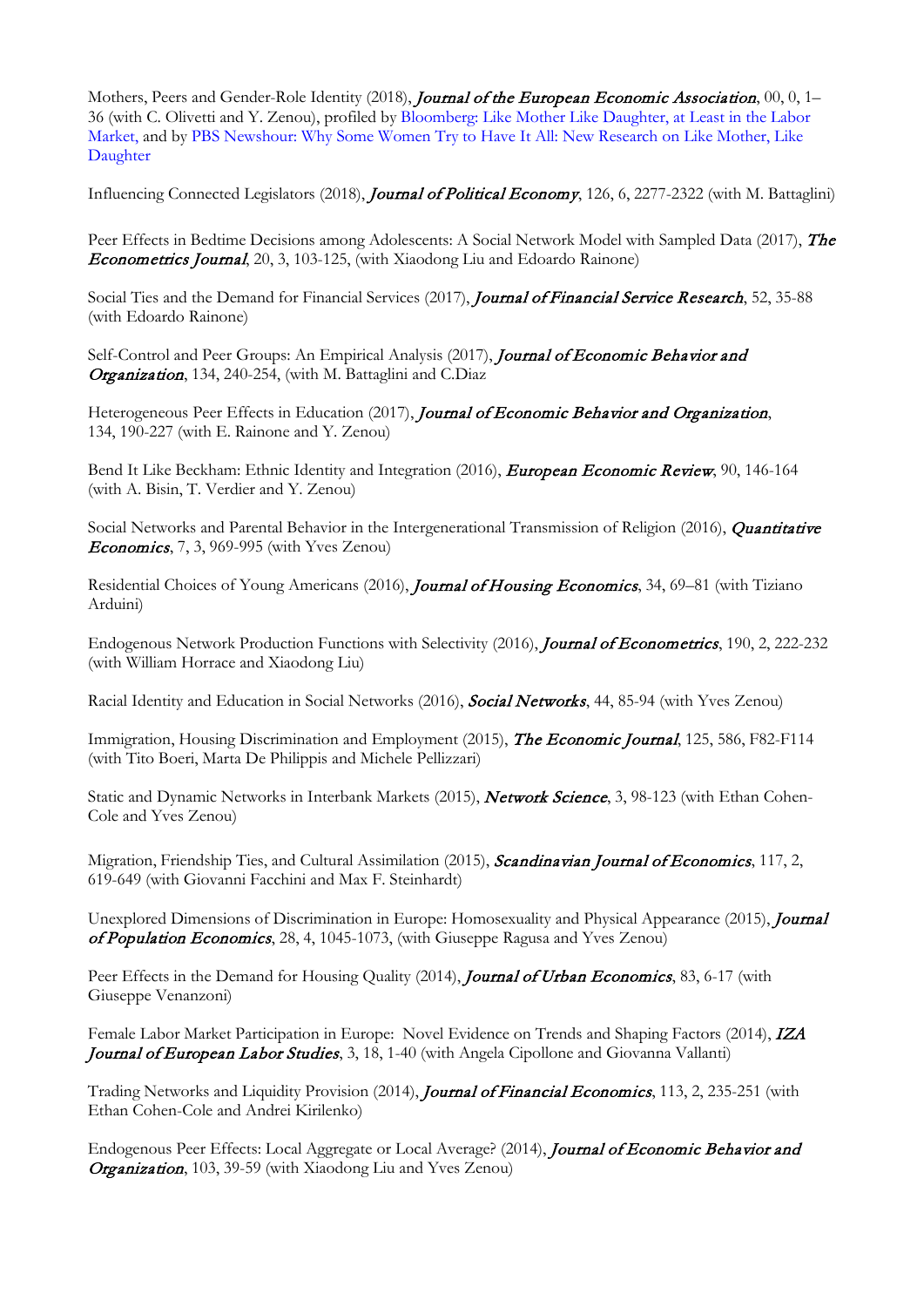Ethnic Networks and Employment Outcomes (2012), Regional Science & Urban Economics, 42, 6, 938-949 (with Y. Zenou)

Urban Crime and Ethnicity (2012), Review of Network Economics, 11, 3, art.11 (with Yves Zenou)

Organized Crime Networks: An Application of Network Analysis Techniques to the American Mafia (2012), Review of Network Economics, 11, 3, art.10 (with Giovanni Mastrobuoni)

Neighborhood Effects and Parental Involvement in the Intergenerational Transmission of Education (2012), Journal of Regional Science, 51, 5, 987-1013 (with Y. Zenou)

Juvenile Delinquency and Conformism (2012), *Journal of Law, Economics & Organization*, 28, 1, 1-31 (with Y. Zenou)

Formation and Persistence of Oppositional Identities (2011), *European Economic Review*, 55, 8, 1046–1071 (with A. Bisin, T. Verdier and Y. Zenou)

Ethnic Identity and Labor-Market Outcomes of Immigrants in Europe (2011), *Economic Policy*, 26, 65, 57-92 (with A. Bisin, T. Verdier and Y. Zenou)

Local Externalities in Real-World Networks: Does Network Topology Matter? (2009), Rivista Italiana degli Economisti, 14, 2, 293-310 (with G. Venanzoni)

Urban Sprawl in Europe (2009), *Brookings-Wharton Papers on Urban Affairs*, 10, 125-149 (with Y. Zenou)

Peer Effects and Social Networks in Education (2009), *Review of Economic Studies*, 76, 4, 1239-1267 (with A. Calvò-Armengol and Y. Zenou)

On the Sources of the Black-White Test Score Gap in Europe (2009), *Economics Letters*, 102, 1, 49-52 (with Y. Zenou)

Wages and the City. Evidence from Italy (2008), *Labour Economics*, 15, 5, 1040-1061 (with S. Di Addario)

Local Analysis of Economic Disparities in Italy: A Spatial Statistics Approach (2008), **Statistical Methods &** Applications, 17, 1, 85-112

Are Muslim Immigrants Different in Terms of Cultural Integration? (2008), Journal of the European Economic Association, 6, 2/3, 445-456 (with A. Bisin, T. Verdier and Y. Zenou)

The Strength of Weak Ties in Crime (2008), *European Economic Review*, 52, 2, 209-236 (with Y. Zenou)

Who Benefits from Credit Subsidies? (2007), Rivista di Politica Economica, 97,5, 175-202

Unobserved Heterogeneity or Measurement Errors? Testing for Correlated Effects with Measurement Errors (2007), Oxford Bulletin of Economics and Statistics, 69, 6, 867-880

Spatial Dependence in Local Unemployment Rates (2007), Journal of Economic Geography, 7, 2, 169-191 (with Y. Zenou)

Geography and Economic Performance: Exploratory Spatial Data Analysis for Great Britain (2007), Regional **Studies**, 41, 4, 489-508 (with P. Rice)

Spatial Determinants of Productivity: Analysis for the Regions of Great Britain (2006), Regional Science & Urban Economics, 36, 6, 727-752 (with P. Rice and A.J. Venables)

Search Intensity, Cost of Living and Local Labour Markets in Britain (2006), Regional Science & Urban Economics, 36, 227-248 (with Y. Zenou)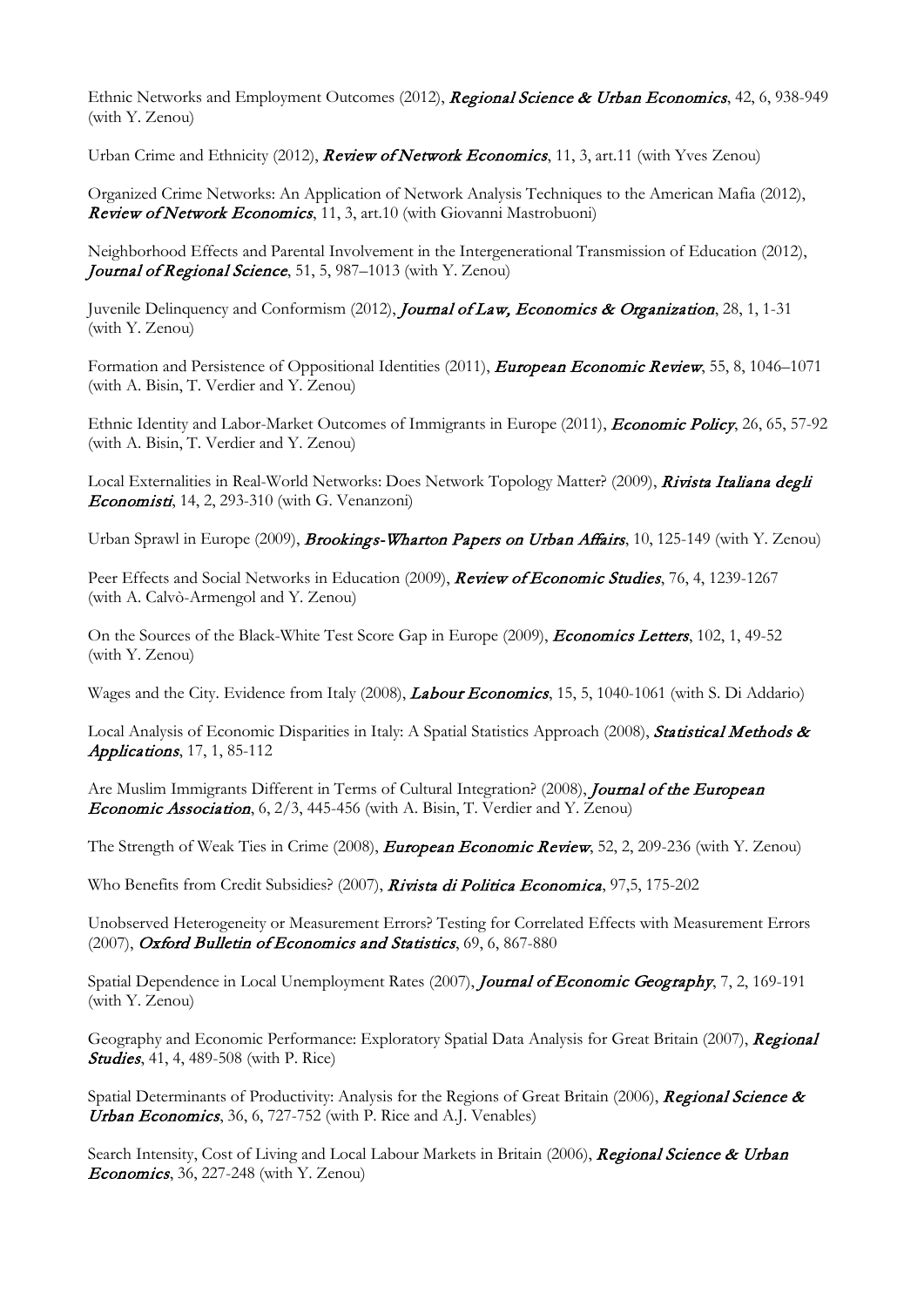Spatial Mismatch, Transport Mode and Search Decisions in England (2005), Journal of Urban Economics, 58, 1, 62-90 (with Y. Zenou)

### **BOOK REVIEW**

Urban Labor Economics. By Yves Zenou. Cambridge University Press, New York. 2009. Xiii+509 pp. \$34.95, Economica, 79, 315, 606-607, 2012

#### **BOOKS AND CHAPTERS IN BOOKS**

Peer Effects in Education, (with Angela Cools) in the **Handbook of the Economics of Education**, 1st Edition, B. McCall (ed), Routledge, London, 2021.

Identification and Estimation of Network models with Heterogeneous Interactions, (with T. Arduini and E. Rainone) in *Advances in Econometrics*, volume 42, 2020, A. De Paula, E. Tamer and M. Voia (eds)

Social Interaction Methods, (with Chih-Sheng Hsieh and Xu Lin) in the Handbook of Labor, Human Resources and Population, Klaus Zimmerman (ed), Springer Nature, 2020, CEPR wp n. 14141 (2019)

Spatial Methods, (with Henry G. Overman and Steve Gibbons) in the Handbook of Regional and Urban Economics, volume 5, G. Duranton, V. Henderson and W. Strange (eds), Elsevier, 2015

Unobserved Dimensions of Discrimination, (with Tito Boeri and Giovanni Peri), Oxford University Press, 2015.

Strategic Interactions on Financial Networks for the Analysis of Systemic Risk, (with Ethan Cohen-Cole and Andrei Kirilenko) in the *Handbook on Systemic Risk*, J.-P. Fouque, J.A., Langsam (eds), Cambridge University Press, 2013

Cultural Integration in Italy, (with A. Bisin) in Y. Algan, A. Bisin, A. Manning, T. Verdier (eds), *Cultural* Integration in Europe, Oxford University Press, 2012

## Latent Variables in Panel Data Models: Theoretical Contributions and Empirical Applications, VDM Verlag, Germany, 2009

Wages and the City, (with S. Di Addario) in *Agglomeration Effects on the Labour Market: The Italian* Case, S. Di Addario, VDM Verlag, Germany, 2009

Active Labor Market Policies in Europe. Performance and Perspectives, (with D. Card, M. Fertig, M. Góra, R. Leetmaa, J. Kluve, C. Schmidt, P. Jensen, B. Van der Klaauw, A. Weber), Springer Berlin Heidelberg New York, 2007

Lavorare in una grande città italiana paga, ma poco, p. 135-146 (with S. Di Addario) in G. Brunello, D. Checchi, C. Lucifera, A. Ichino (eds), *Per un'analisi critica del mercato del lavoro*, Il Mulino, Bologna, 2005

#### **WORKING PAPERS**

Using GIS as a potential methodology to assess the spillover (indirect) effects of the International Fund for Agricultural Development's interventions (2022), IFAD technical report (with A. Mabiso, S. Savastano, and V. Leone Sciabolazza)

Spatial interactions, with J. S. Kim, P. M. Picard and Y. Zenou (2020), revised version of CEPR wp n. 12432 (2017), Revisions requested Quantitative Economics

Information, Mobile Communication, and Referral Effects, with P. Jia Barwick, Y. Liu and Q. Wu, NBER wp n. 25835 (2019), CEPR wp n.13786 (2019), Revisions requested American Economic Review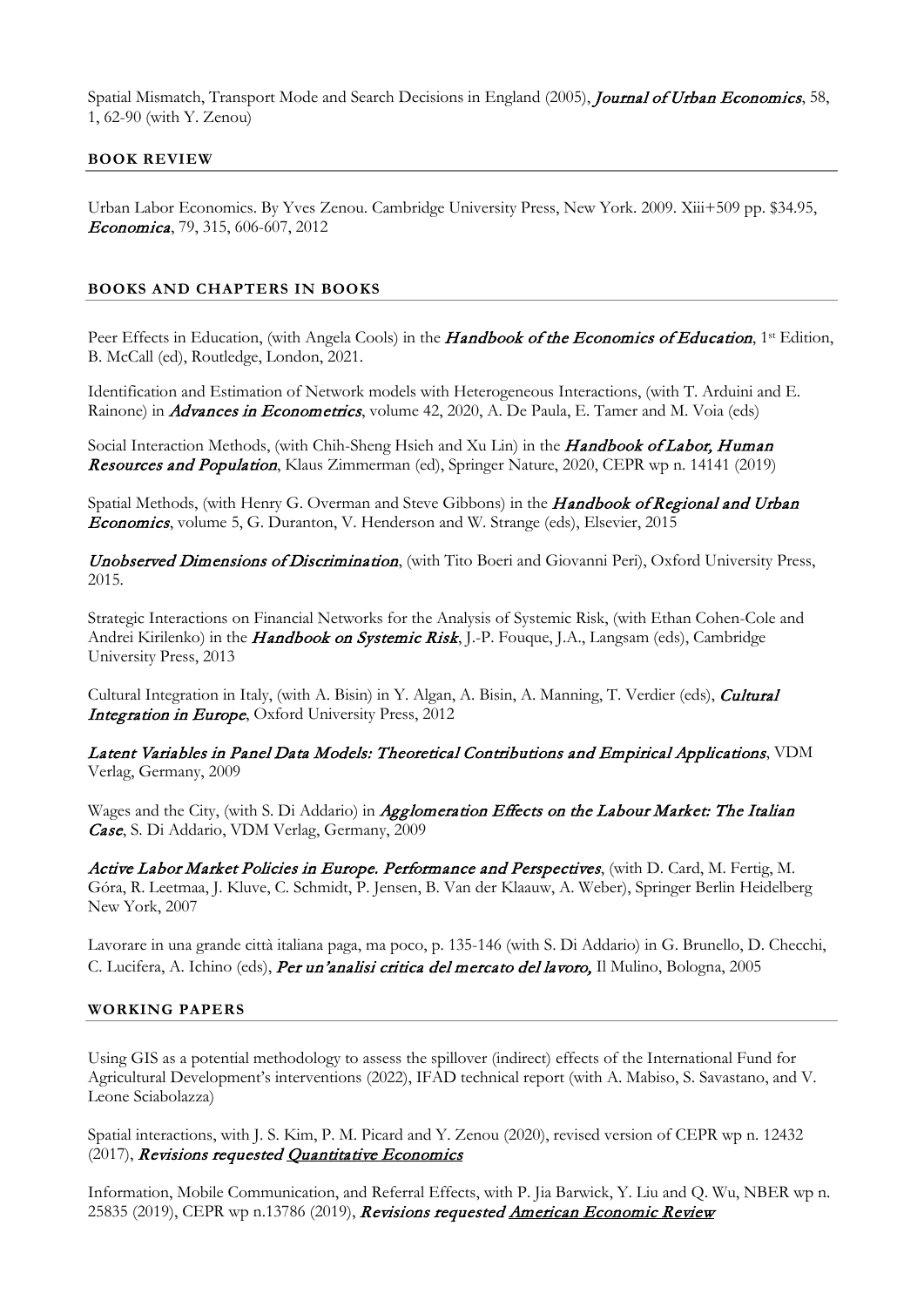Tax Professionals and Tax-Evasion, with M. Battaglini, L. Guiso, and C. Lacava (2020), revised version of NBER wp n. 25745 (2019), CEPR wp n. 13656 (2019)

A Graphical Lasso Approach to Estimating Connections: The Case of U.S. Lawmakers, with M. Battaglini, F. W. Crawford and S. Peng, NBER wp n.27557 (2020)

Social Groups and the Effectiveness of Protests, with M. Battaglini and R.B. Morton, NBER wp n. 26757 (2020), CEPR wp n.14385 (2020), Revisions requested Journal of the European Economic Association

Hurricanes, Climate Change, and Electoral Accountability, with S. Gagliarducci and D. Paserman, NBER wp n. 25835 (2019), CEPR wp n. 13747 (2019)

Dynamic Social Interactions and Health Risky Behavior, with T. Arduini, A. Bisin and O. Ozgur, NBER wp n. 26223 (2019), CEPR wp n. 13918 (2019)

Girls, Boys, and High Achievers, with Angela Cools and Raquel Fernandez, profiled by Marketwatch: Girls who spend more time in class with 'high-achieving' boys are less likely to complete a bachelor's degree, study says, NBER wp n. 25763 (2019), CEPR wp n. 13754 (2019) Revisions requested Labour Economics

Altruism, Insurance, and Costly Solidarity Commitments, with C. Barrett, V. Nourani and T. Walker, CEPR wp n. 14148 (2019)

Work, Retirement, and Social Networks at Older Ages, with G. Engelhardt, profiled by The New York Times: Working Longer May Benefit Your Health, Center for Retirement Research wp n. 2016-15 (2016)

#### **SOFTWARE AND DATA DEVELOPMENT**

**Econet: An R package for Parameter-Dependent Network Centrality Measures** (2021), with M. Battaglini, V. Leone Sciabolazza, and S. Peng, *accepted* Journal of Statistical Software

**PeerEffectsGitHub: Code for Multidimensional Diffusion Processes in Dynamic Online Networks**, Plos One, *forthcoming*, with D. Easley and C.Rojas

**Database for computational social science research:** A comprehensive database of social networks in the US Congress merged with politicians' legislative effectiveness and characteristics, available freely online (since March 2022) at **www.congressindata.com** 

#### **Referee** for:

| Econometrica                                 | American Economic Review               | Review of Economic Studies                |
|----------------------------------------------|----------------------------------------|-------------------------------------------|
| Quarterly Journal of Economics               | Journal of Political Economy           | Journal of Business & Economic Statistics |
| Journal of the European Economic Association | Journal of Applied Econometrics        | Economic Inquiry                          |
| Journal of Econometrics                      | Labour Economics                       | Review of Networks Economics              |
| Journal of Labor Economics                   | <b>Empirical Economics</b>             | Papers in Regional Science                |
| Journal of Public Economics                  | The Scandinavian Journal of Economics  | Journal of Population Economics           |
| The Economic Journal                         | Regional Science & Urban Economics     | Journal of Human Resources                |
| Journal of Urban Economics                   | The Manchester School,                 | Journal of Labor Research                 |
| Journal of Development Economics             | Spatial Economic Analysis              | The B.E. Journal of Econmic Analysis      |
| Journal of Economic Dynamics and Control     | Journal of Economic Theory             | $\mathcal{O}$ Policy                      |
| Journal of Mathematical Sociology            | Economic Policy                        | Economic Development and Cultural Change  |
| Journal of Economic Geography                | The Annals of Regional Science         | Archive for the Psychology of Religion    |
| American Economic Journal: Applied           | Urban Studies                          | Journal of Ethnic Studies and Migration   |
| Economics                                    | Review of Economics of the Household   | Journal of Comparative Economics          |
| Journal of Health Economics                  | Journal of Economic Behavior &         | European Economic Review                  |
| International Economic Review                | Organization                           | Journal of Economic Survey                |
| Journal of Quantitative Criminalogy          | Proceedings of the National Academy of | Journal of Human Capital                  |
| PLoS ONE                                     | Science (PNAS)                         | Review of Economics and Statistics        |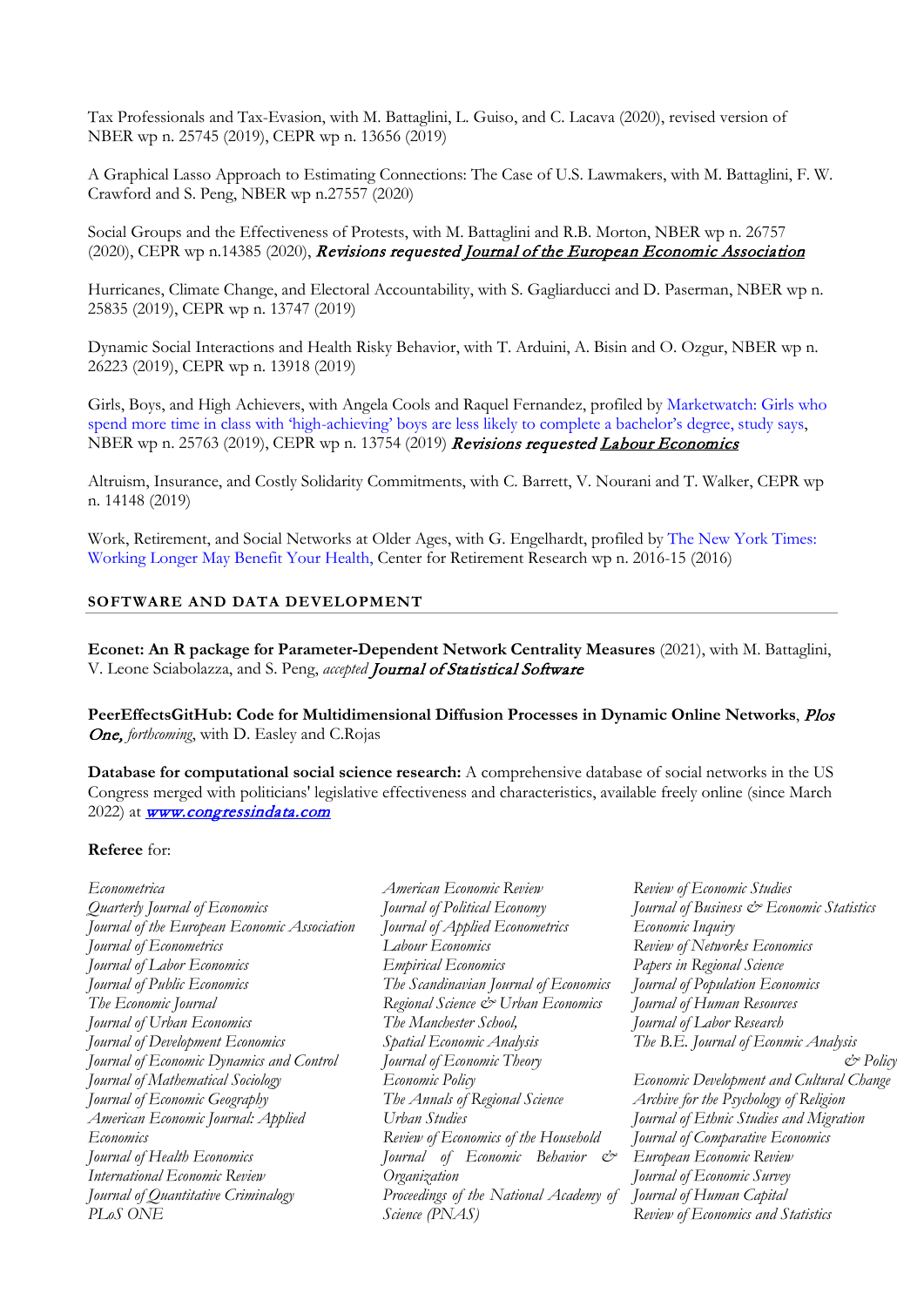**Project Reviewer***: National Science Foundation (*NSF*), Social Sciences and Humanities Research Council of Canada (*SSHRC*), Luxembourg National Research Fund (*FNR*), Israel Science Foundation (*ISF*), European Research Council (*ERC*), [Ministry of Education, Universities and Research-](http://en.wikipedia.org/wiki/Ministry_of_Education,_Universities_and_Research_%28Italy%29) Italy- (*VQR *2004-2010), Austrian Science Fund (*FWF*)*

## **GRANTS**

- "Cross-SES Friendship and Socio-Economic Attainment in the US" (with Michael W. Macy). Total amount awarded to Cornell: \$240,000. **National Science Foundation**, project 2049207, 2021-2023
- "Information, firms' performance and workers' careers", **Italian Ministry of Education (PRIN)** (with M. Pagano, J. Sauvagnant, and F. Schivardi), 2020-2024
- "Polarized Beliefs and Discrimination" (with J. Harris), **ISS Small Grant**, 2017
- "Social and Spatial Interactions in Civic and Human Capital Accumulation", **Italian Ministry of Education (FIRB)** (with G. Fazio, R. Patuelli, and M. Percoco), 2012-2016
- "How Your Counterparty Matters: Using Transaction Networks to Explain Returns in Central Clearing Counterparty Marketplaces", **Europlace Institute of Finance** (EIF) (with E. Cohen-Cole), 2012-2013
- "Unexplored Determinants and Consequences of Legal, Illegal and Criminal Migration", **Collegio Carlo Alberto** (with G. Mastrobuoni), 2010-2011
- "*NEUJOBS:* Creating and adapting jobs in Europe in the context of a socio-ecological transition", **European Commission FP7** (LUISS unit), 2011-2013 (EC Contract ref. 266833)
- "Interbank network structure and systemic risk"; **CAREFIN project funded by Bocconi University** (with E. Cohen-Cole and Y. Zenou), 2010
- "Sustainable Development in a Diverse World", **European Commission FP7** (CEPR unit), June 2006 - October 2007 (EC Contract ref. 513438)
- "A Rating of Public Administration at the local level in Italy", **Istituto G. Tagliacarne**, 2006-2007
- "A study on the effectiveness of ALMPs", **European Commission FP7** (with D. Card, M. Fertig, M. Góra, R. Leetmaa, J. Kluve, C. Schmidt, P. Jensen, B. Van der Klaauw, A. Weber), November 2004 - December 2005 ( EC Contract No. VC/2004/0133)
- "Regional inequalities in the UK: productivity, earnings and skills", **UK HM Treasury** (with P. Rice and A. J. Venables), 2002-2003

## **CONFERENCES/SEMINARS/ WORKSHOPS**

- 2022. California Institute of Technology, [Ulric B. and Evelyn L. Bray Social Sciences Series, Pasadena,](https://www.hss.caltech.edu/news-and-events/calendar/bray-ss-seminar-klein)  [CA, USA;](https://www.hss.caltech.edu/news-and-events/calendar/bray-ss-seminar-klein) UCLA Anderson, Applied Micro Seminar Series, Los Angeles, USA; University of Vanderbilt, Economics Seminar Series, Nashville, USA; University of Southern California, Economics Seminar Series, Los Angeles, USA; University of California Irvine, Economics Seminar Series, Irvine, USA; Inter-American Development Bank, Research Seminar (virtual); Workshop Networks Economics: Application and Challenges, Sansan inc., Japan, invited speaker (virtual)
- 2121. University of Zurich, Empirical Microeconomics Seminar Series (virtual); Conference: Econometrics of Games, Matching and Networks, Toulouse School of Economics, invited speaker (virtual); New Zealand-wide Economics eSeminar series (virtual); University of Houston, Empirical Microeconomics series (virtual); University College London, Econometrics Seminar Series (virtual); University of York, Economics Seminar Series (virtual)
- 2020. Virtual Seminar on the Economics of Risky Health Behavior (VERB), John Cawley, Ana Balsa, Tinna Asgeirsdottir, and Hans van Kippersluis organizers; Workshop on Peer Effects, Steven Durlauf and Shuaizhang Feng organizers, invited Speaker (virtual); 72nd Economic Policy Panel Meeting, Panel of experts (virtual); Virginia Tech, Economics Seminar Series(virtual); University of Connecticut, Economics Seminar Series (virtual); University of Toronto, Economics Seminar Series (virtual); Georgetown University, Economics Seminar Series, Washington DC, USA
- 2018. Workshop: Gender and Economics, keynote Speaker, University of Luxembourg, Luxembourg; Workshop: Neighborhoods, Externalities, and Inequality, Kraks Fond, keynote Speaker, Institute for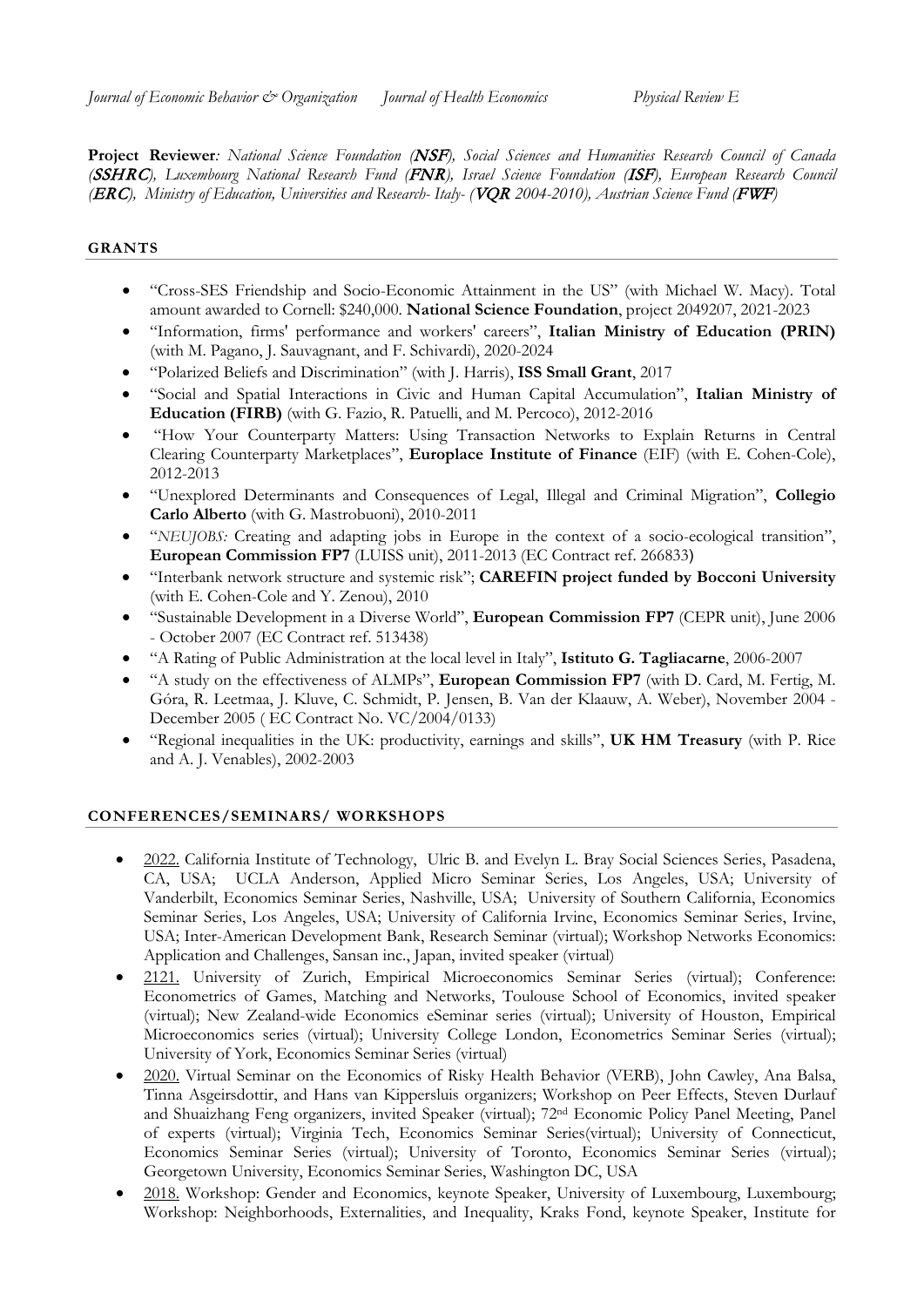Urban Economic Research, Copenhagen, Denmark; 7th INET Conference on Networks, invited speaker, Cambridge, UK; 13th Urban Economics Association meeting, New York City, USA; NBER Political Economy program meeting, Boston, USA; Barcellona GSE Summer Forum, Barcelona, Spain; University of Lausanne, Economics Seminar Series, Lausanne, Switzerland; University of Geneva, Economics Seminar Series, Geneva, Switzerland; Society of Economics of the Household (SEHO), Paris, France; Workshop on Social Networks, invited speaker, Université Laval, Quebec City, Canada

- 2017. University of Maryland, Econometrics Seminar Series, Washington DC, USA; Queens College, CUNY, Economic Seminar Series, New York City, USA; North American Regional Science Association Conference, Vancouver, Canada; Conference on Causal Inference, Program Evaluation and External Validity, Luxembourg Institute for Socio-Economic Research, Esch-Sur-Alzette, Luxembourg; 13th Csef-Igier Symposium on Economics and Institutions, Anacapri, Italy; Household and Behavioural Finance Symposium, Cornell University, Ithaca, USA
- 2014. Federal Reserve Bank of Philadelphia, Economics Seminar Series, Philadelphia, USA; Research Department, May 2014; DIW Berlin, Economics Seminar Series, Berlin, Germany; Kellogg School of Management, Northwestern University, Chicago, USA; AEA Conference, Philadelphia, USA
- 2013. Binghamton University, Economics Seminar Series, Binghamton, USA; University of Maryland, Econometrics Seminar Series, Washington DC, USA; Georgetown University, Econometrics Seminar Series, Washington DC, USA; Cornell University, Labour Economics Seminar Series, Ithaca, USA; 8th Csef-Igier Symposium on Economics and Institutions, Anacapri, Italy; IZA Workshop on Social Networks, Bonn, Germany; Yale University, Social Networks Working Group Meeting, New Haven, USA; Society of Labor Economists (SOLE) annual meeting, Boston, USA; New York University, Applied Micro Seminar Series, New York City, USA; Stony Brook University, Economics Seminar Series, New York City, USA; AEA Conference 2013, San Diego, USA
- 2012. 59th North American Regional Science Association Conference, Urban Economics sessions, Ottawa, Canada; CURE 2012, Conference in Urban and Regional Economics, Princeton University, Princeton, USA; 8th Csef-Igier Symposium on Economics and Institutions, Anacapri, Italy; Annual Conference of the Society for Economic Dynamics (SED), Cyprus, Greece; IMT Institute for Advanced Studies, Economics Seminar series, Lucca, Italy; Southampton University, Division of Economics Seminar Series, Southampton, UK
- 2011. 58th North American Regional Science Association Conference, Urban Economics sessions, Miami, USA; CURE 2011, Conference in Urban and Regional Economics, CEMFI, Madrid, Spain; 7th Csef-Igier Symposium on Economics and Institutions, Anacapri, Italy; Excellence Award in Global Economic Affairs, Kiel Institute for the World Economy, Kiel, Germany; Workshop on Personnel Economics and the Public Sector, Ravello, Italy; Institute for Social & Economics Research, Applied Economics seminar, Essex, UK; Microeconomics Research Workshop, European University Institute, Florence, Italy
- 2010. SUS.DIV FEEM University of Padua CEPR Conference on the Economics of Culture, Institutions, and Crime, Fondazione Enrico Mattei, Milan, invited speaker; Economics Seminar series, Collegio Carlo Alberto, Turin, Italy; 51st Economic Policy Panel Meeting, Madrid, Spain; CEPR European Research Workshop in International Trade held jointly with the 2nd EFIGE Scientific Workshop and Policy Conference, EIEF, Rome, Italy; 6th CSEF-IGIER Symposium on Economics and Institutions, Anacapri, Italy; Giornate di studio NoiseFromAmerika, Villa La Petra, Firenze,Italy; Applied Economics Workshop, Petralia, Sicily; Workshop "Socially Wasteful and Illegal Behavior in Markets and Institutions", Fondazione Alario, Ascea Marina, Italy; First Workshop on Urban Economics, Barcelona, Spain; 52nd Economic Policy Panel Meeting, Rome,Italy; European Winter Meeting of the Econometric Society, Rome, Italy; [NBER Conference "Economics of Culture and](http://www.nber.org/confer/2010/CIf10/CIf10prg.html)  [Institutions"](http://www.nber.org/confer/2010/CIf10/CIf10prg.html), Boston, USA; 57th North American Regional Science Association Conference, Denver, Colorado, USA; Workshop on Processes of Immigrants' Assimilation, invited speaker, Bocconi University, Milan, Italy; ESF workshop Information and Behavior in Networks, Nuffield College, University of Oxford, Oxford, UK
- 2009. Micro-Econometric Seminar series, University of Bologna, Italy; Economics and Finance Seminars, Queen's University, Belfast, Ireland; GREQAM Seminars in Economic Analysis, University of Aix-Marseille, Marseille, France; MILLS Seminars, Bocconi University, Milan, Italy; Social Economics: the Young Economists' Contribution, University of Bologna, Italy, invited speaker; Annual Conference of the European Law & Economics Association, LUISS University, Rome, Italy; CSEF Seminars, University of Naples Federico II, Naples, Italy; Workshop Applied Analyses of Crime: Implications for Cost-effective Criminal Justice Policies, Alghero, Italy, invited speaker; CEPREMAP/CEPR Conference on Cultural Assimilation in Europe, Paris, invited speaker